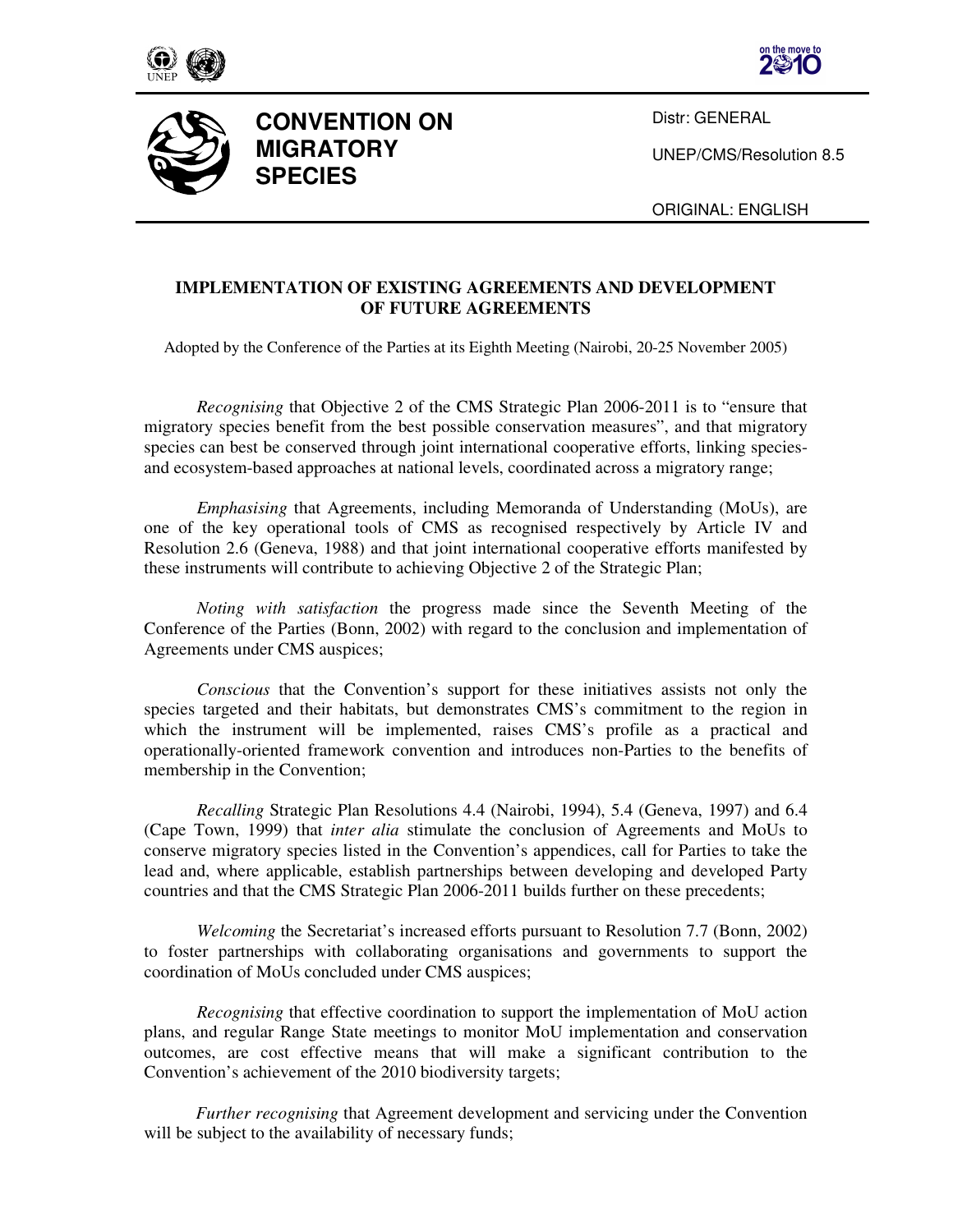*Acknowledging* with gratitude the generous financial and in-kind contributions made, as well as developmental support provided, in the last triennium by a number of Parties, non-Parties and organisations to support Agreement development, the establishment of MoU coordinators and regular meetings of MoU Range States as noted in document UNEP/CMS/Conf.8.10; and

*Referring* to the report of the Secretariat as reflected in document UNEP/CMS/Conf.8.10, as well as the reports<sup>\*</sup> of the Secretariats of the various Agreements concluded under CMS auspices;

> *The Conference of the Parties to the Convention on the Conservation of Migratory Species of Wild Animals*

- 1. With regard to Agreements already concluded:
- (a) *Expresses* its satisfaction with the achievements made to conclude and implement CMS Agreements;
- (b) *Endorses* the conclusion of the:
	- (i) Memorandum of Understanding concerning Conservation Measures for the West African Populations of the African Elephant (*Loxodonta africana*), and *welcomes* its signature by eleven Range States during this meeting as evidence of their strong commitment to elephant conservation efforts at regional and national levels; and
	- (ii) Memorandum of Understanding concerning the Conservation, Restoration and Sustainable Use of the Saiga Antelope (*Saiga tatarica tatarica*), *emphasises* the importance of its early entry into effect and *urges* all Range States to join the MoU and to implement its Action Plan as soon as possible;
- (c) *Calls upon* Range States that have not yet done so, as appropriate, to sign, ratify or accede to CMS Agreements and to contribute to their implementation;
- (d) *Invites* Agreements as a contribution to achieving Target 4.2 of the CMS Strategic Plan 2006-2011 to:
	- (i) Develop their own strategic or implementation plans linked, as far as possible, to the Convention's Strategic Plan through a system of cascading logical frameworks that show how their work contributes to the attainment of CMS objectives and targets;
	- (ii) Use an effective national reporting system fully harmonized with the system for the Convention;
	- (iii) Make their information available through the CMS Information Management System; and

 $\ddot{\phantom{a}}$ 

<sup>∗</sup> UNEP/CMS/Inf.8.14.1-5.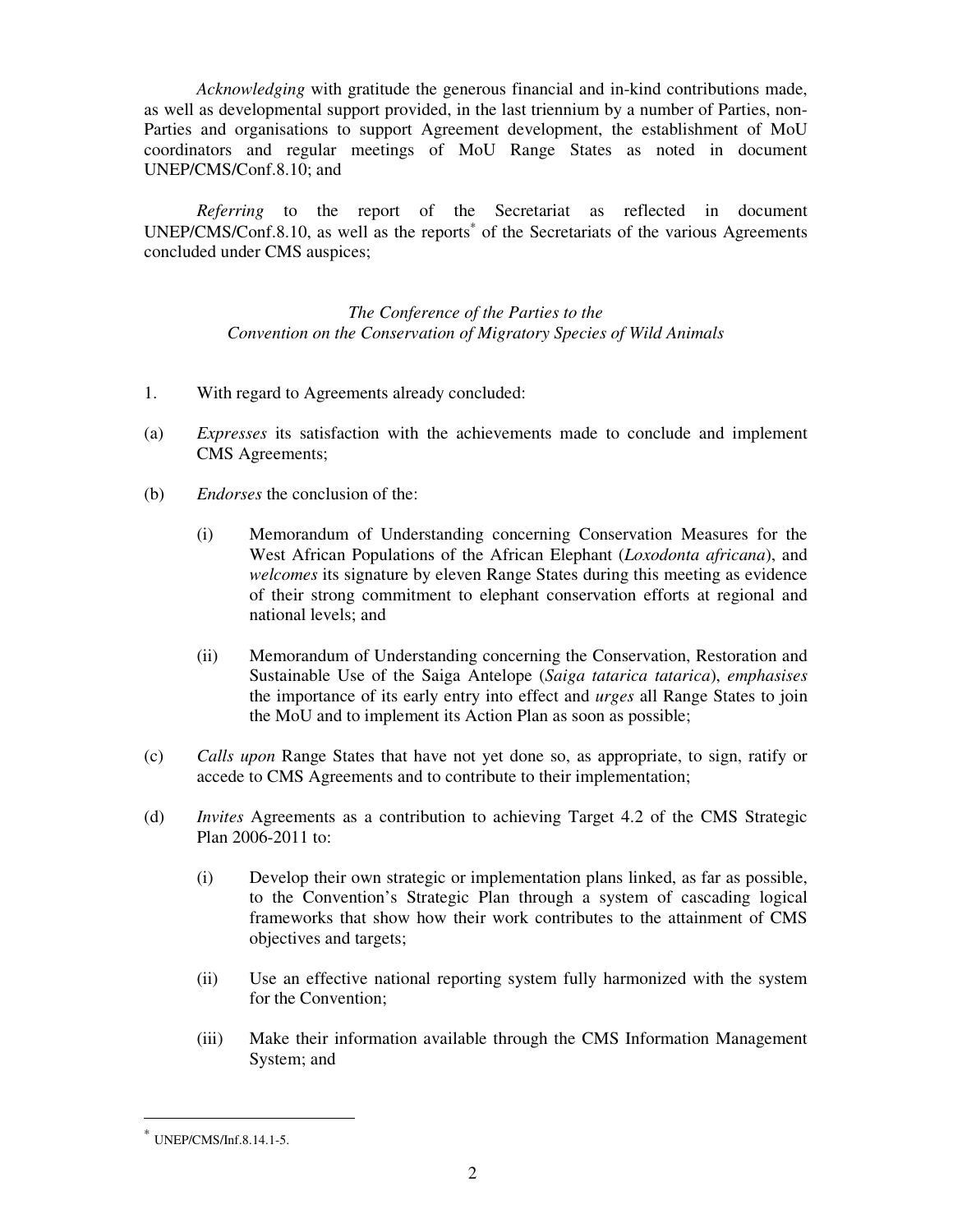- (iv) Provide, in a timely manner, the information and inputs required for achieving the targets and milestones of the CMS Strategic Plan;
- (e) *Encourages* the Secretariat to continue exploring partnerships with interested organizations specialised in the conservation and management of migratory species for the provision of developmental support and coordination services for selected MoUs;
- (f) *Further encourages* Parties, non-Parties and organisations to work closely with the CMS Secretariat in the coming triennium and to generously contribute financial and in-kind resources beyond whatever funds may be provided in the core CMS budget to support:
	- (i) Conservation activities elaborated in the action plans of MoU's concluded under CMS auspices;
	- (ii) Coordination mechanisms for the following instruments: African Atlantic Coast Marine Turtles, Aquatic Warbler, Central Asian Waterbirds Flyway, Great Bustard, Indian Ocean - South-East Asia Marine Turtles, Saiga Antelope, Siberian Crane, Slender-billed Curlew and West African Elephants; and
	- (iii) Regular MoU Range State meetings for the following instruments: African Atlantic Coast Marine Turtles (2007), Aquatic Warbler (2006), Great Bustard (2007), Indian Ocean - South-East Asia Marine Turtles (2006-08), Saiga Antelope (2006/2008) and Siberian Crane (2007); and
- 2. With regard to Agreements under development, and in support of achieving Target 2.5 of the CMS Strategic Plan 2006-2011:

#### **BIRDS**

## (a) *Andean Flamingos*

- (i) *Welcomes* the progress that has been made to draft a Memorandum of Understanding for the Conservation of Andean Flamingos and their Habitats in Argentina, Bolivia, Chile and Peru and *encourages* the Range States involved to conclude it expeditiously;
- (ii) *Calls* on the Secretariat to support this initiative as appropriate; and
- (iii) *Looks forward to* the early adoption and implementation of the MoU as a key initiative in the conservation of the three species of flamingos in the high Andes region of South America;

#### (b) *Grassland Bird Species in Southern South America*

*Supports* the development by the Range States in Southern South America of a Memorandum of Understanding on the conservation of grassland bird species and their habitats pursuant to Recommendation 8.26;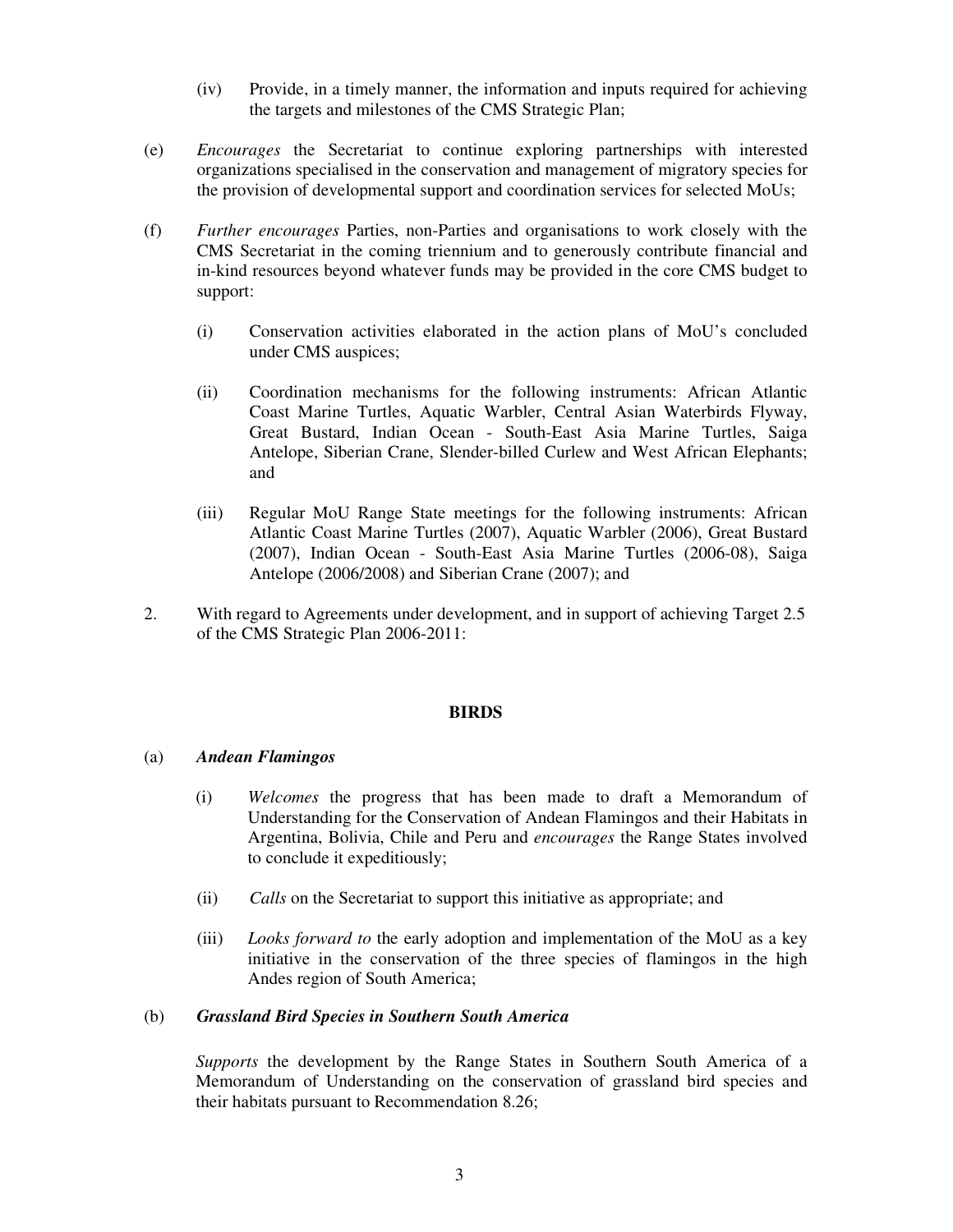## (c) *Asian Houbara Bustard*

- (i) *Welcomes* the positive outcomes of the first meeting to conclude the Agreement on the Conservation of the Asian Houbara Bustard Agreement (*Chlamydotis undulata macqueenii*) (Nairobi, 23 November 2005);
- (ii) *Appreciates* the leading role played by the Government of the Kingdom of Saudi Arabia in developing a draft Agreement;
- (iii) *Welcomes* the offer of the lead country to host no later than mid-2006 a final meeting to conclude the draft Agreement and open it for signature; and
- (iv) *Urges* Party and non-Party Range States to ensure conclusion of the draft Agreement recognizing the urgent need for its subsequent rapid entry into force;

### (d) *Central Asian Flyway*

- (i) *Welcomes* the finalisation of the Central Asian Flyway Action Plan to Conserve Migratory Waterbirds and their Habitats in New Delhi (June 2005);
- (ii) *Urges* the Range States to officially adopt the Action Plan through a correspondence procedure initiated by the CMS Secretariat in collaboration with India, the lead country, if another intergovernmental meeting is found to be impractical;
- (iii) *Recognises* the need to establish an appropriate legal and institutional framework to support the Action Plan's implementation and *notes* the Range State participants' preference at the New Delhi meeting for the Action Plan to be appended to a legally binding instrument, and for this instrument to be the African-Eurasian Waterbirds Agreement (AEWA);
- (iv) *Requests* the Secretariat, in consultation with the lead country, to consider the most appropriate and cost effective means to solicit the official views of the Range State governments with regard to a legal and institutional option;
- (v) *Endorses* the establishment of a coordination mechanism to support the Action Plan's interim implementation until such time as a legal and institutional framework is concluded;
- (vi) *Appeals* to all Range States, other interested States, AEWA, other intergovernmental organisations and interested international non-governmental organisations to generously support these efforts by providing financial and inkind resources; and
- (vii) *Encourages* Range States to provide an uninterrupted flow of water to downstream States to guarantee conducive habitat for migratory waterbird species;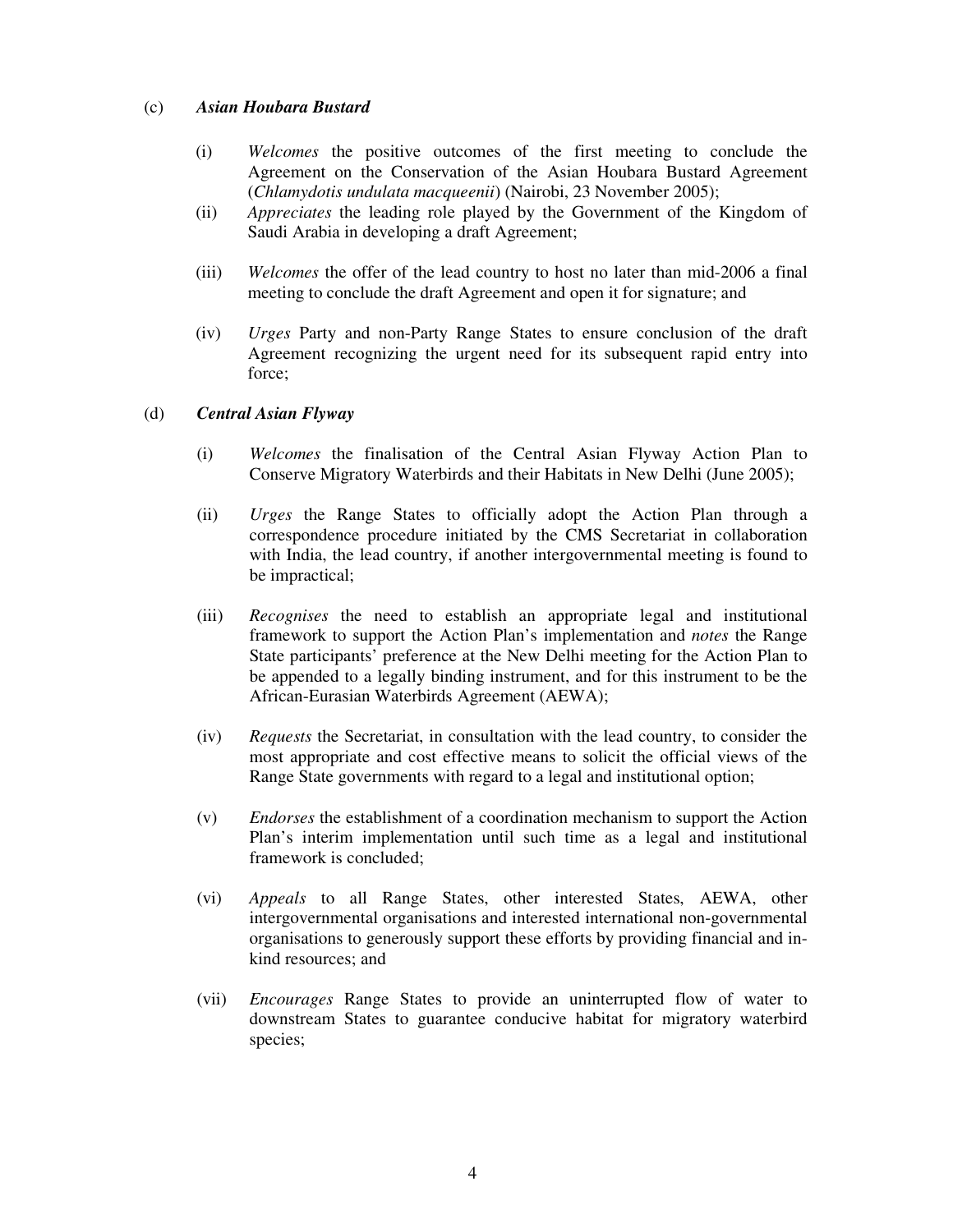#### (e) *Raptors*

*Supports* the development of an appropriate CMS instrument on raptors for the African-Eurasian region pursuant to Recommendation 8.12;

#### **FISH**

### (f) *Sturgeons*

- (i) *Takes* note of the recommendations of the Scientific Council;
- (ii) *Invites* the lead country, Germany, in consultation with the Scientific Council and the Range States, to undertake a review of existing conservation initiatives to identify options for CMS's further action regarding an appropriate instrument;
- (iii) *Urges* the resumption of cooperative activities amongst the lead country, IUCN, the CMS Secretariat and the CITES Secretariat, as appropriate; and
- (iv) *Calls* on all CITES Parties to fully implement the provisions of CITES Resolution Conference 12.7 (Rev. CoP13) as a matter of urgency;

### (g) *Migratory Sharks*

- (ii) *Endorses* the development of a global instrument on migratory sharks under CMS auspices pursuant to Recommendation 8.16;
- (iii) *Notes* that a number of Range States including Australia, India, Philippines, Seychelles and the United Kingdom of Great Britain and Northern Ireland are willing to cooperate to support the instrument;
- (iv) *Urges* that the work to date on a Whale Shark cooperative action could continue in the form of the development by interested Range States of a species-specific action plan for the Indian Ocean and South-east Asia which could act as a possible contribution to the proposed global instrument; and
- (v) *Invites* Parties, interested States and organisations to generously support these efforts by providing financial and in-kind resources;

### **MARINE REPTILES**

#### (h) *Marine Turtles*

- (v) *Supports* the development of an appropriate CMS instrument on marine turtles for the Pacific Islands region pursuant to Recommendation 8.17;
- (vi) *Requests* a Range State Party to act as the lead country to support the instrument's preparatory phase as a threshold condition of CMS's continued support for the initiative; and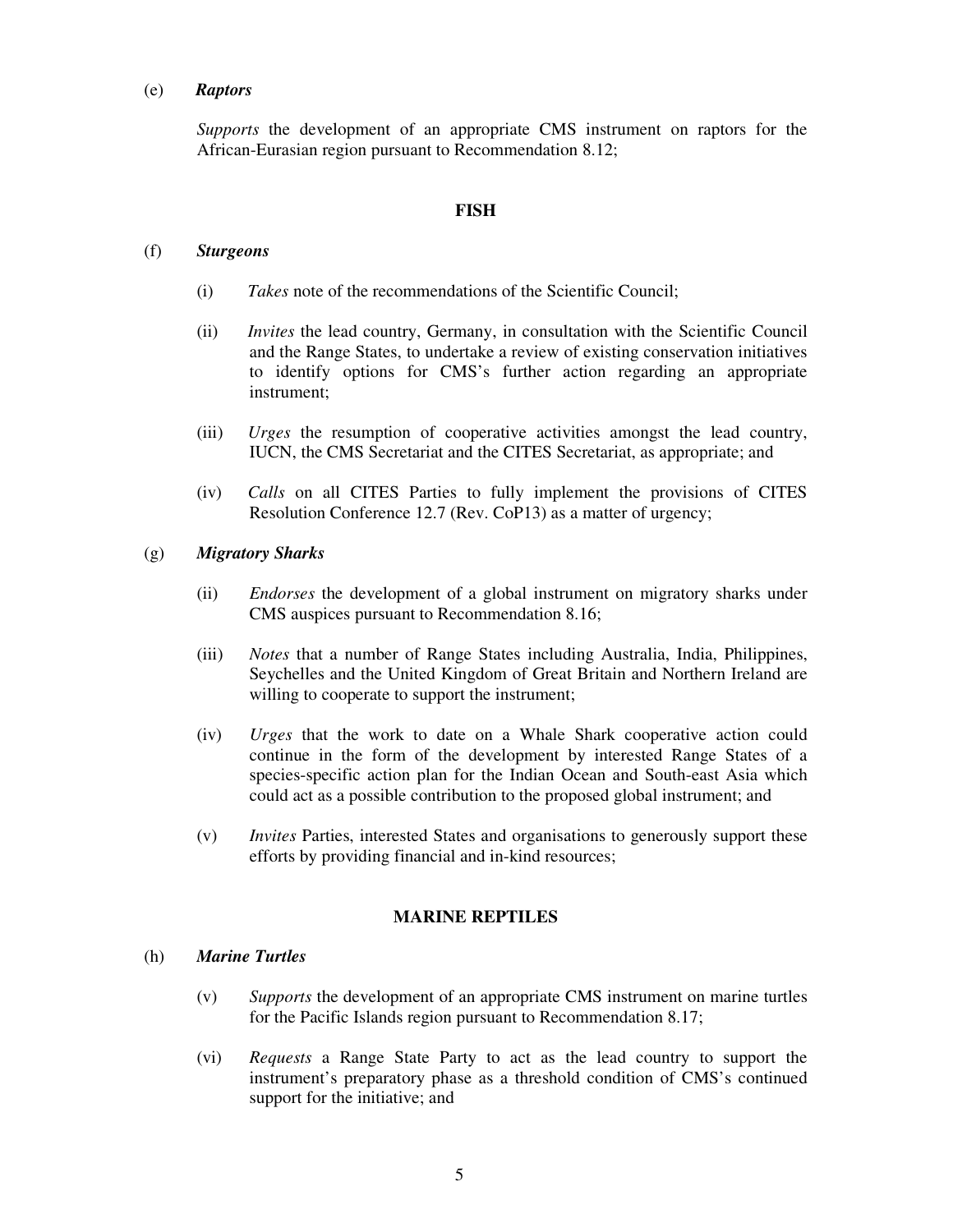(vii) *Urges* Parties, interested States and organisations to generously support this effort by providing financial and in-kind resources;

## **MARINE MAMMALS**

### (i) *Small Cetaceans and Sirenians in West Africa*

- (i) *Reiterates* its support for the development of an appropriate CMS instrument on small cetaceans and sirenians in West Africa pursuant to Resolution 7.7 and Recommendation 7.3 if the region's Range States agree;
- (ii) *Acknowledging* the interest of Guinea to act as the lead country to support the instrument's preparatory phase; and
- (iii) *Urges* Parties, interested States and organisations to generously provide financial and in-kind support to these efforts, notably with a view to extending the existing CMS initiative to other West African riparian Range States;

### (j) *Small Cetaceans in South-East Asia*

- (i) *Reiterates* its supports for the development of an appropriate CMS instrument on small cetaceans in South-East Asia pursuant to Resolution 7.7 and Recommendation 7.4 if the region's Range States agree;
- (ii) *Requests* Range States of the region to identify a lead country to support the instrument's preparatory phase as a condition of CMS's continued support for the initiative; and
- (iii) *Urges* Parties, interested States and organisations to generously provide financial and in-kind support to these efforts;

## (k) *Dugong*

- (i) *Welcomes* the positive outcomes of the First Meeting on Dugong Conservation and Management in the Indian Ocean South-east Asia Region (Bangkok, Thailand 23-25 August), co-hosted by the Governments of Australia and Thailand, including the agreement to further develop and conclude under CMS auspices a Memorandum of Understanding and an associated Conservation Plan on Dugong conservation encompassing the Dugong's entire range;
- (ii) *Encourages* Parties to continue to cooperate amongst themselves and with other non-Party Range States to further develop and conclude the MoU and Conservation Plan; and
- (iii) *Urges* all partners, such as national governments, international and non-governmental organisations, including regional economic and environmental bodies to provide appropriate assistance towards the conclusion and subsequent implementation of the MoU;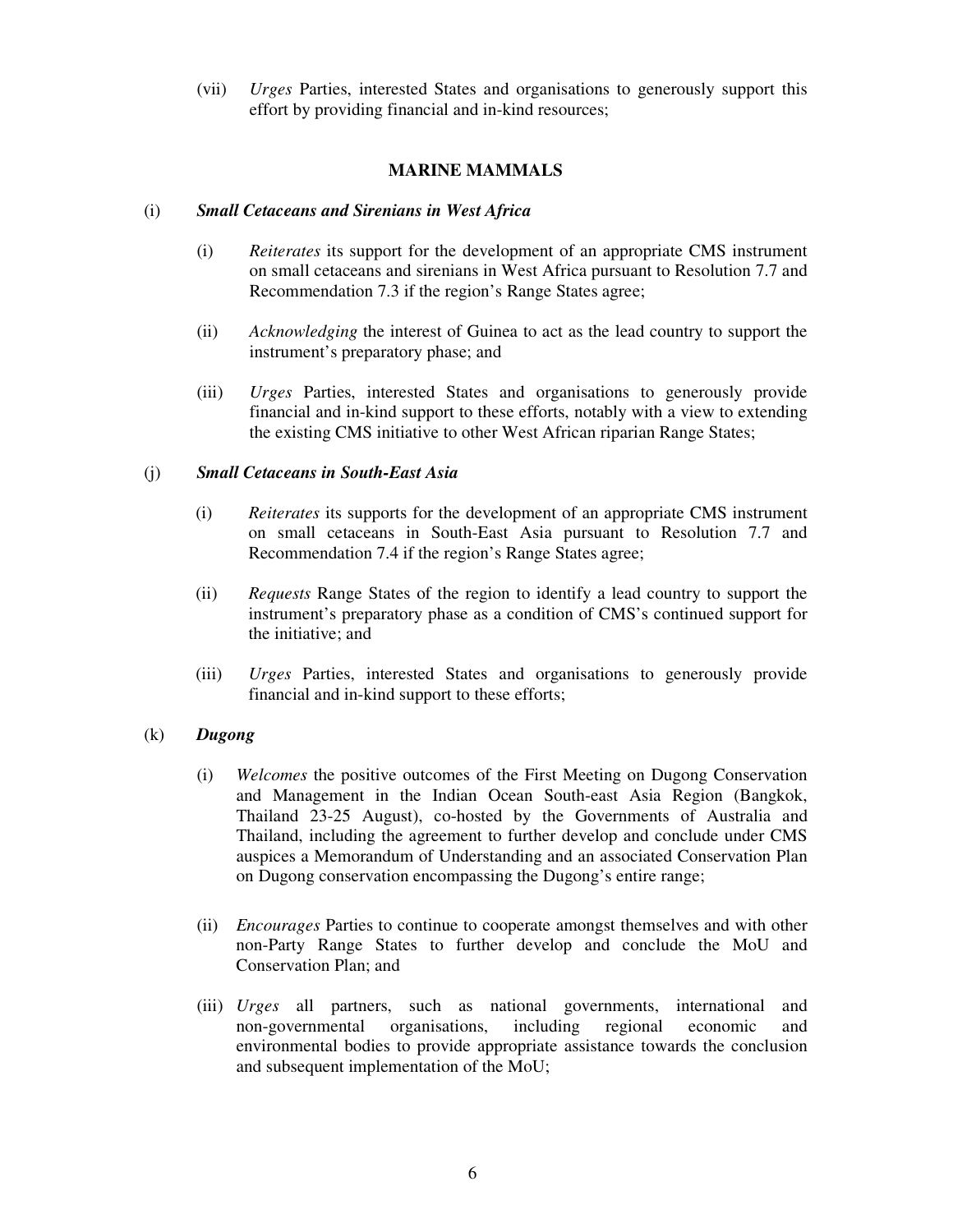## (l) *Cetaceans of the Pacific Islands Region*

- (i) *Welcomes* the significant progress made to date to develop the Memorandum of Understanding for the Conservation of Cetaceans and their Habitats in the Pacific Islands Region;
- (ii) *Urges* Party and non-Party Range States to ensure its early conclusion and entry into effect as a key initiative to conserve cetaceans and their habitats in the Pacific Islands Region;
- (iii) *Endorses* the joint approach by CMS and Pacific Regional Environment Programme (SPREP) to develop this instrument and *invites* their further close collaboration once the implementation phase begins;
- (iv) *Supports* the Secretariat's commitment to work closely with the Range States and the SPREP Secretariat to revise the SPREP Whale and Dolphin Action Plan (2003-2007); and
- (v) *Urges* Parties, interested States and organisations to generously support these efforts by providing financial and in-kind resources;

## (m) *Monk Seal*

- (i) *Welcomes* and *endorses* the Action Plan for the Recovery of the Mediterranean Monk Seal in the Eastern Atlantic;
- (ii) *Invites* the Range States under the leadership of Spain to consider developing an accompanying Memorandum of Understanding to support the Action Plan's implementation; and
- (iii) *Supports* the Secretariat's intention to provide advice to the Range States if they decide to develop an MoU;

## **TERRESTRIAL MAMMALS**

#### (n) *Sahelo-Saharan Antelopes*

- (i) *Acknowledges* the progress made to date to implement the revised Action Plan adopted in Agadir (2003);
- (ii) *Welcomes* the initiation of the first phase of the CMS/FFEM (Fonds Français pour l'Environnement Mondial) Sahelo-Saharan Antelopes Project described in document UNEP/CMS/Conf.8.24;
- (iii) *Supports* the call of the Agadir Declaration for the Range States to develop and conclude an appropriate instrument under CMS auspices to provide a legal and institutional framework for the species' long-term conservation and management;
- (iv) *Invites* the Range States to form a working group, as proposed in the Agadir Declaration, to support the preparation of the instrument; and